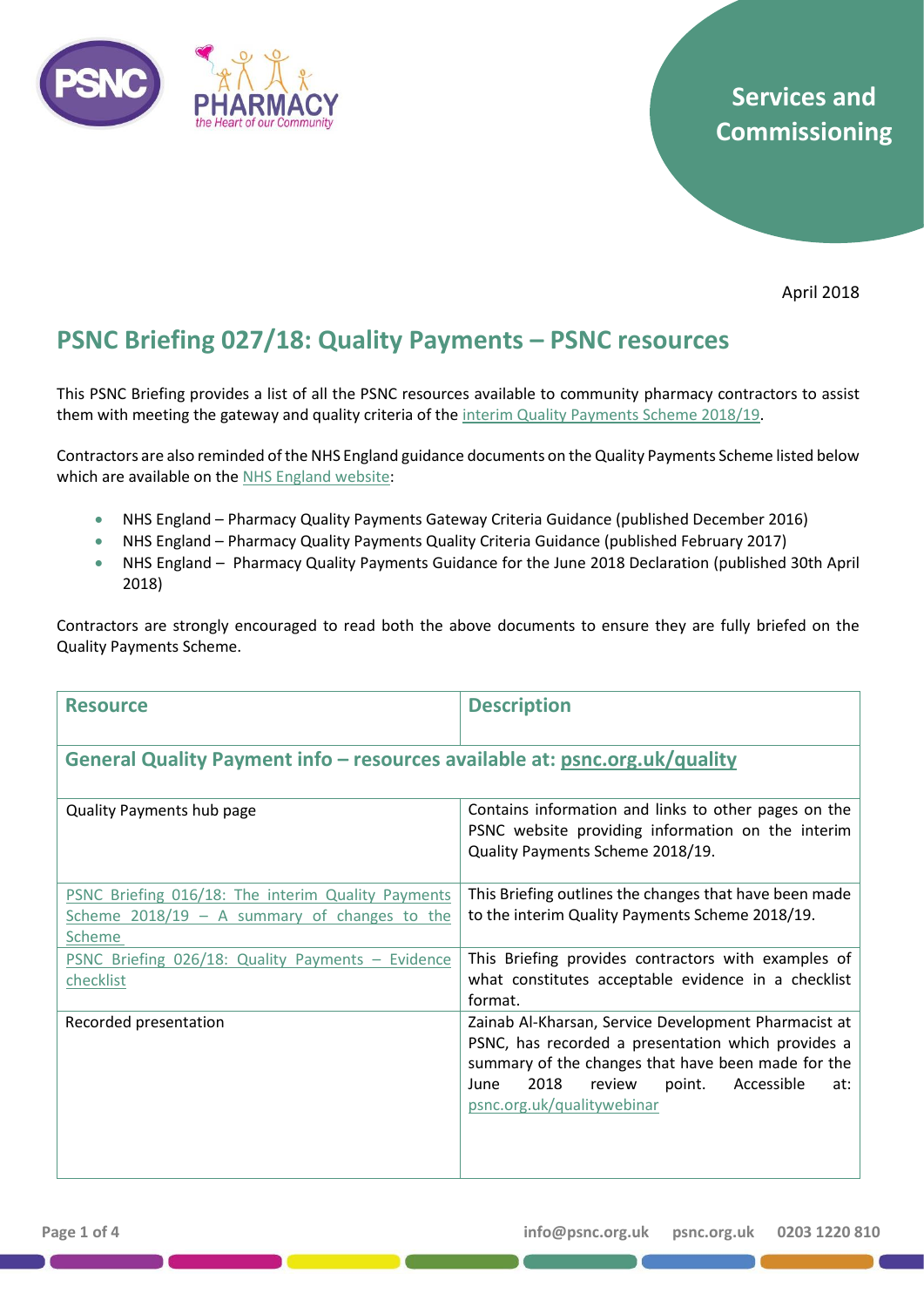

#### **Written safety report quality criterion – resources available at: [psnc.org.uk/safetyreport](http://www.psnc.org.uk/safetyreport)**

| Template monthly patient safety report    | PSNC, the Pharmacy Voice Patient Safety Group and<br>NHS Improvement created these templates, which                                                                                                           |
|-------------------------------------------|---------------------------------------------------------------------------------------------------------------------------------------------------------------------------------------------------------------|
| Template annual patient safety report     | contractors may choose to use to create their report.                                                                                                                                                         |
| Guidance on completing the written report | PSNC and the Community Pharmacy Patient Safety<br>Group created this resource which explains how<br>contractors can use the monthly and annual reports<br>above to meet the quality criterion.                |
| PSNC Patient safety information page      | This page is a quick reference guide to patient safety<br>alerts, recalls, advice and guidance relating to patient  <br>safety which have previously been highlighted as news<br>stories on the PSNC website. |

## **Safeguarding quality criterion – resources available at: [psnc.org.uk/safeguarding](http://www.psnc.org.uk/safeguarding)**

| Safeguarding record sheet | Contractors can use this to keep a record of pharmacists |
|---------------------------|----------------------------------------------------------|
|                           | and pharmacy technicians that have undertaken level 2    |
|                           | safeguarding training.                                   |

#### **CPPQ quality criterion – resources available at: [psnc.org.uk/cppq](http://www.psnc.org.uk/cppq)**

| Template worksheet              | <b>PSNC and NHS Employers created these resources to</b>              |
|---------------------------------|-----------------------------------------------------------------------|
|                                 | help contractors collate and analyse the responses and                |
| Template report for publication | then use the data to populate the template report for<br>publication. |

## **HLP quality criterion – resources available at: [psnc.org.uk/hlp](http://www.psnc.org.uk/hlp)**

| PSNC Briefing 025/18: Quality Payments<br>How to<br>become a Healthy Living Pharmacy Level 1 | This Briefing provides an overview of how to achieve<br>the HLP criterion of the Quality Payments (QP) Scheme<br>for the June 2018 review point.                               |
|----------------------------------------------------------------------------------------------|--------------------------------------------------------------------------------------------------------------------------------------------------------------------------------|
| <b>HLP Level 1 Checklist</b>                                                                 | Details the 27 criteria which pharmacy teams need to<br>achieve the gain HLP Level 1 status.                                                                                   |
| HLP Level 1 Flow chart                                                                       | A flow chart detailing the process to follow to achieve<br>HLP Level 1.                                                                                                        |
| HLP Level 1 Evidence portfolio workbook                                                      | A workbook that pharmacy teams can use to guide<br>them through the HLP quality criteria and assist them<br>with recording their evidence to show they reached HLP<br>Level 1. |
| PSNC Briefing 011/17: Healthy Living Pharmacy<br>Holding a health promotion event/campaign   | Briefing provides guidance for community<br><b>This</b><br>pharmacy contractors and their teams on holding a<br>health promotion event/campaign.                               |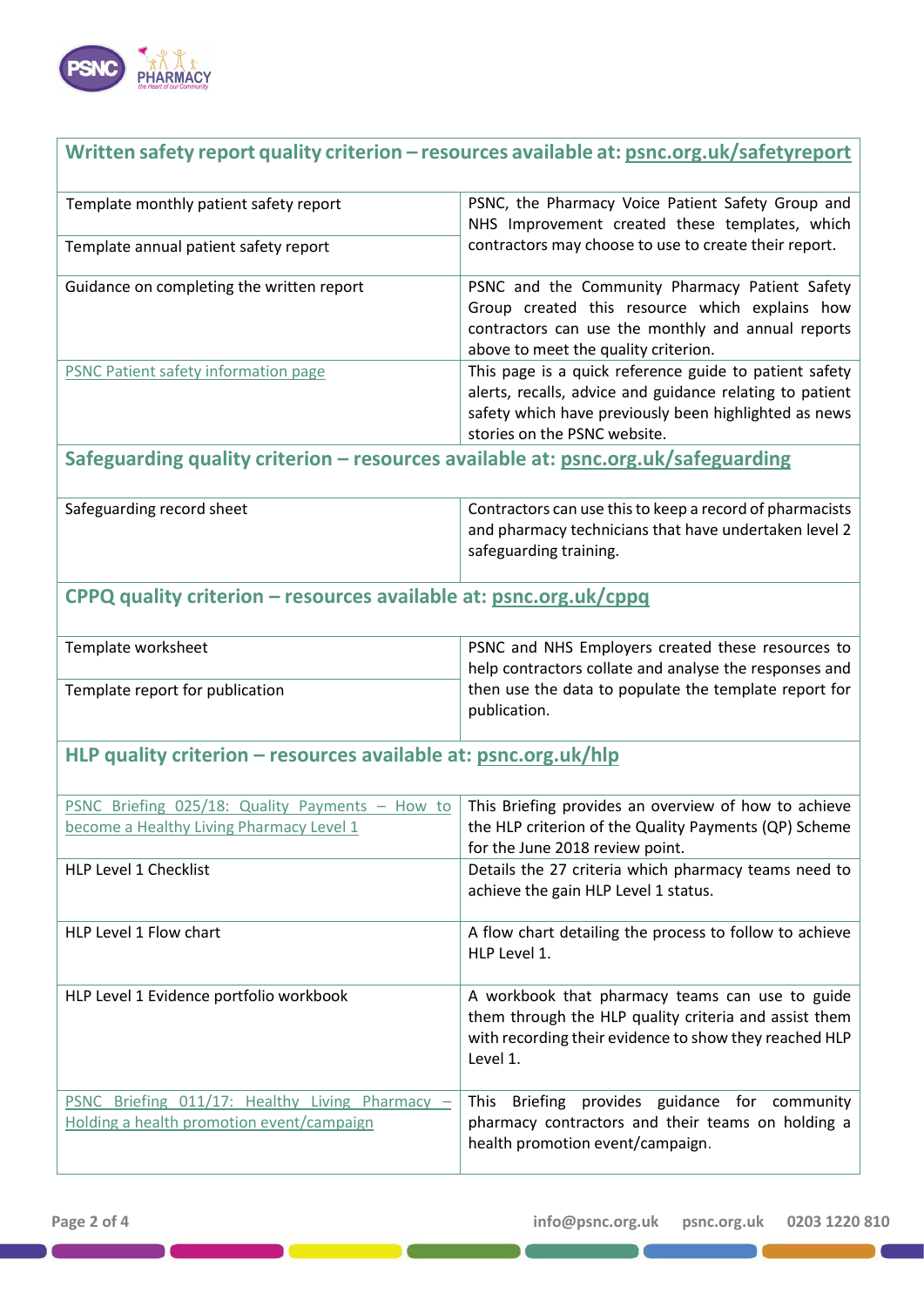

| holding<br>Checklist<br>health<br>for<br>promotion<br>a<br>event/campaign | A suggested checklist to help pharmacy teams when<br>planning a health promotion event/campaign.                                                                                                                                                                                                                       |
|---------------------------------------------------------------------------|------------------------------------------------------------------------------------------------------------------------------------------------------------------------------------------------------------------------------------------------------------------------------------------------------------------------|
| Event/campaign questionnaire                                              | A template questionnaire that pharmacy teams may<br>wish to use to help them evaluate their health<br>promotion event/campaign.                                                                                                                                                                                        |
| Health promotion ideas for pharmacy teams hub page                        | Contains links to different topics which pharmacy teams<br>can use as a focus for their HLP Health Promotion Zone<br>or in other health promotion work within or outside the<br>pharmacy. The webpage can also be accessed at:<br>psnc.org.uk/healthpromotion                                                          |
| Assessment of compliance template                                         | Contractors whose pharmacies became HLPs before 1st<br>December 2014 are not required to register with the<br>Royal Society for Public Health as a HLP; however, they<br>will still be required to complete an assessment of<br>compliance once they meet the 27 quality criteria<br>required to become a HLP Level 1. |

# **Asthma referrals quality criterion – resources available at: [psnc.org.uk/asthmareferrals](http://www.psnc.org.uk/asthmareferrals)**

| PSNC Briefing 020/18: Quality Payments - referrals for<br>asthma reviews | This Briefing provides contractors with updated<br>guidance for the June 2018 review point on meeting the<br>'referrals for asthma review' quality criterion.                                                                                                                                                                                                                                    |
|--------------------------------------------------------------------------|--------------------------------------------------------------------------------------------------------------------------------------------------------------------------------------------------------------------------------------------------------------------------------------------------------------------------------------------------------------------------------------------------|
| Suggested process for referring patients for an asthma<br>review         | A suggested process for pharmacy teams to follow to<br>incorporate this quality criterion into their daily<br>practice.                                                                                                                                                                                                                                                                          |
| Data collection form - Patients referred for an asthma<br>review         | Contractors should retain evidence that this process has<br>been carried out in the pharmacy and may be required<br>to provide evidence to local NHS England teams to show<br>that they have met the quality criterion. The data<br>collection form could be used to aid this process.                                                                                                           |
| GP practice briefing document                                            | This briefing document can be used by contractors to<br>talk local GP practice teams through the new referral<br>process. This includes the main points that could be<br>discussed with the local GP practice teams as well as<br>frequently asked questions that contractors or team<br>members may be asked, along with suggested answers.                                                     |
| Template letter for GP practice                                          | This template letter can be used by contractors in<br>addition to the briefing document (above). Although<br>the letter could be used instead of the briefing<br>document, it may be useful for contractors to speak to<br>the local GP practice teams to inform them of the<br>referral requirement rather than just sending a letter.<br>This will allow contractors to hear what feedback the |